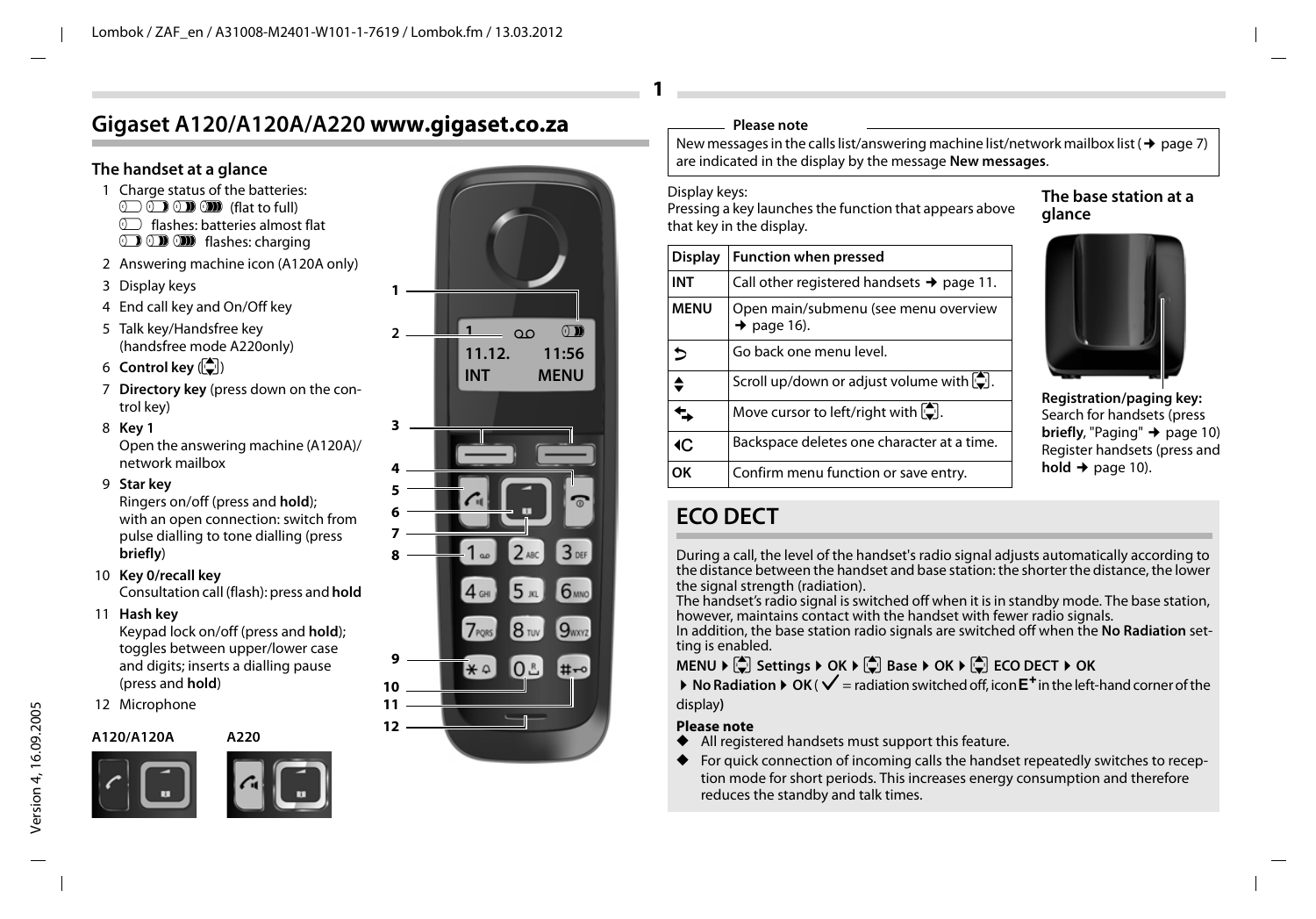# **Safety precautions**

Read the safety precautions and the user guide before use. Explain their content and the potential hazards associated with using the telephone to your children.



Use only the power adapter supplied, as indicated on the devices.



Use only rechargeable batteries that correspond to the specification (see "Technical Data"). Never use a conventional (non-rechargeable) battery or other battery types as this could result in significant health risks and personal injury. Rechargeable batteries, which are noticeably damaged, must be replaced.



Using your telephone may affect nearby medical equipment. Be aware of the technical conditions in your particular environment, e.g., doctor's surgery.

If you use a medical device (e.g., a pacemaker), please contact the device manufacturer. They will be able to advise you regarding the susceptibility of the device to external sources of high frequency energy (for the specifications of your Gigaset product see "Technical Data").



Do not hold the rear of the handset to your ear when it is ringing or when speaker mode is activated. Otherwise you risk serious and permanent damage to your hearing.

Your Gigaset is compatible with the majority of digital hearing aids on the market. However, perfect function with all hearing aids cannot be guaranteed.

The phone may cause interference in analogue hearing aids (humming or whistling) or cause them to overload. If you require assistance, please contact the hearing aid supplier.



The base and charger are not splashproof. For this reason do not install them in a damp environment such as bathrooms or shower rooms.



Do not use your phone/phone system in environments with a potential explosion hazard (e.g., paint shops).



If you give your Gigaset to a third party, make sure you also give them the user guide.



Remove faulty devices from use or have them repaired by our Service team, as these could interfere with other wireless services.

- ◆ The device cannot be used in the event of a power failure. It is also not possible to transmit emergency calls.
- Emergency numbers cannot be dialled if the keypad lock is activated!

# **First steps**

### **Check the pack contents**

One Gigaset A120/A120A/A220 base station, one mains adapter, one Gigaset handset, one phone cord, two batteries, one battery cover, one user guide.

If you have purchased a **model with multiple handsets**, the package should contain two batteries, a battery cover and a charging cradle with mains adapter for each additional handset.

# **Setting up the base station and charging cradle (if included)**

- ◆ Set up the base station at a central location on a flat, non-slip surface in your house or apartment. You can also mount the base station and charging cradle on the wall.
- ◆ Pay attention to the range of the base station. This is up to 300 m in unobstructed outdoor areas and up to 50 m inside buildings.
- $\blacklozenge$  The base station and charging cradle are designed for use in enclosed dry rooms in a temperature range of  $+5$  °C to  $+45$  °C.
- ◆ **Care:** Wipe down the base station and handset with a **damp** cloth (no solvents) or an antistatic cloth. **Never** use a dry cloth. This can cause static.
- ◆ The phone's feet do not usually leave any marks on surfaces. However, due to the multitude of different varnishes and polishes used on today's furnishings, the risk of marks on the surfaces cannot be completely ruled out.
- ◆ Never expose the telephone to the influence of heat sources, direct sunlight or other electrical devices.
- Protect your Gigaset from moisture, dust, corrosive liquids and vapours.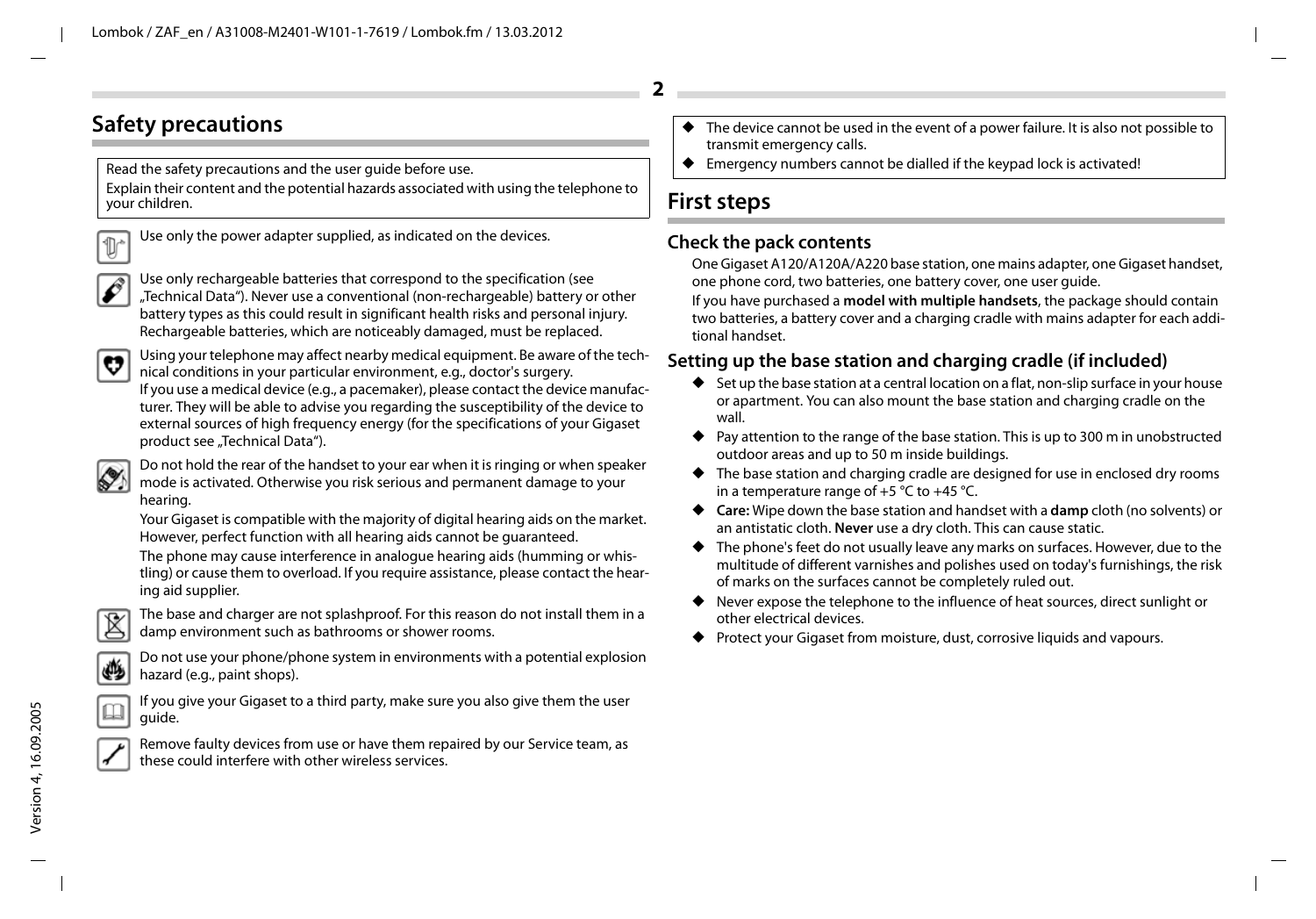### **Connecting the base station**

- **First** connect the mains adapter 1.
- **Example 2** Then connect the telephone jack 2 and insert the cables into the cable ducts.

#### **Please note:**

◆ The mains adapter must always be connected, as the phone will not operate without mains connection.



- ◆ Use only the mains adapter and phone cord supplied. Pin connections on telephone cables can vary.
- $\blacklozenge$  The answering machine (A120A only) is ready for use approx. 30 seconds after the base has been connected.

# **Connecting the charging cradle (if included)**



- Connect the flat plug to the power supply  $\blacksquare$ .
- $\blacktriangleright$  Plug the mains adapter into the plug socket 2.



If you need to disconnect the plug from the charging cradle, press the release button 3 and disconnect the plug 4.



# **Setting up the handset for use**

The display is protected by a plastic film. **Please remove the protective film!**

### **Inserting the batteries and closing the battery cover**

#### **Warning**

**3**

Use only the rechargeable **batteries** recommended by Gigaset Communications  $Gm$ bH $(\rightarrow$  page 13), i.e. never use conventional (non-rechargeable) batteries as this could result in significant health risks and personal injury. For example, the batteries could explode. The phone could also malfunction or be damaged as a result of using batteries that are not of the recommended type.

**E** Insert the batteries with the polarity in the correct direction.

The polarity is indicated in the battery compartment.



- $\blacktriangleright$  First insert the battery cover at the top  $\textcircled a$ .
- $\triangleright$  Then press the cover  $\circledD$  until it clicks into place.
- $\triangleright$  To reopen the battery cover, grip into the cavity on the casing, then pull the battery cover in an upward direction.

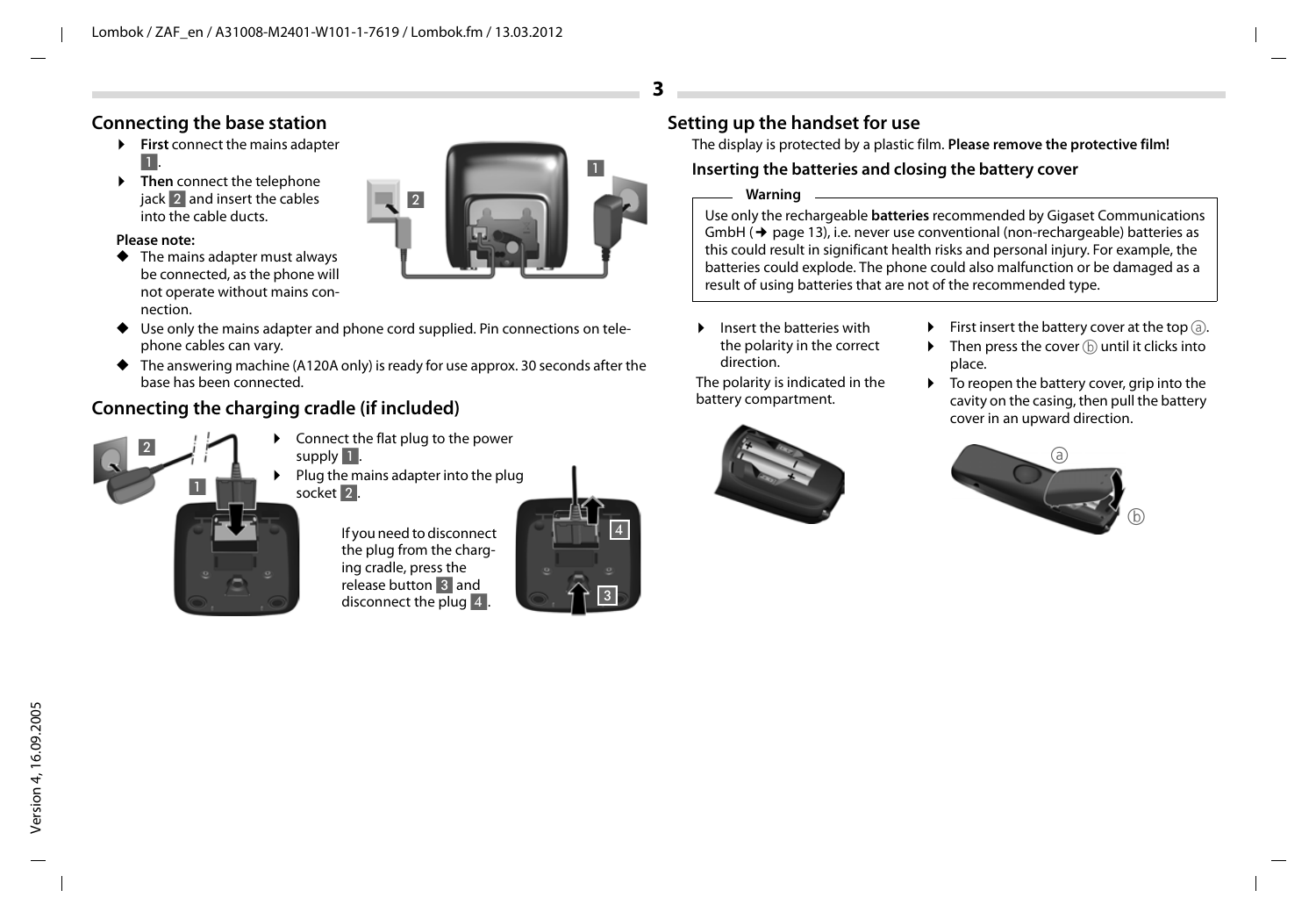### **Initial charging and discharging of the batteries**

The correct charge status can only be displayed if the batteries are first fully charged and discharged.



¤ Charge the handset in the base for **6.5 hours**.

#### **Please note**

The handset must only be placed in the designated Gigaset base or charging cradle.

After charging, remove the handset from the base and only replace it when the batteries are **fully discharged**.

#### **Please note**

- ◆ The handset is pre-registered with the base. If you have purchased a **model with multiple handsets**, all handsets will already be registered with the base. You do not need to register the handset again. The internal handset number appears in the top left of the display, e.g.  $1 \rightarrow$  page 1). However, if a handset is not registered with the base (**Register HS** or **Put into base** is displayed), please register the handset manually ( $\rightarrow$  page 10).
- ◆ If you have purchased multiple devices, you can upgrade your Gigaset to a cordless PABX by registering **all** A120/A220 handsets at the **same** base  $($   $\rightarrow$  page 10).
- ◆ After the first battery charge **and** discharge, you may place your handset in the charger after every call.
- ◆ Always repeat the charging and discharging procedure if you remove the batteries from the handset and reinsert them.
- ◆ The batteries may warm up during charging. This is not dangerous.
- After a while, the charge capacity of the batteries will decrease for technical reasons.

### **Setting the date and time**

**4**

Set the date and time so that the correct date and time can be assigned to incoming calls, and so that the alarm can be used.

**MENU ▶**  $\Box$  Settings ▶ OK ▶ Date/Time ▶ OK ▶ Date ▶  $\Box$  ater the day, month and year in 6-digit format) ¤ **OK** ¤ **Time** ¤~(enter hours and minutes in 4-digit format) ¤ **OK** (display message: **Saved**)

### $\blacktriangleright$  তি (press and **hold** to return to idle status)

When entering the time and date, you can move the position of an entry to the left or right by pressing the control key  $\Box$  up or down.

**Please note**

If your phone receives the date and time during calling line display (e.g., via your network provider, a router or PABXs), you can specify whether this data should be copied to your phone:

- **Press the key sequence: MENU >**  $\mathbb{F}_{\text{max}}$  (0.5 S m)  $\mathbb{F}_{\text{max}}$  (7 m)  $\mathbb{F}_{\text{max}}$ The following is displayed; the current setting flashes: **973 SET: [0]**
- ▶ Press one of the following keys to specify, when this data should be copied to  $\frac{your}{0.8}$  New
	- <sup>0<sub>8</sub> Never<br>or<sup>[1...</sup>] Once.</sup>
	- or  $\overline{1}$  **Once**, in case the date/time is not set on your phone<br>or  $\overline{2}$  **Always**

**Always** 

Your selection is displayed (e.g. **2**):



▶ Press the display key OK.



Issued by Gigaset Communications GmbH Frankenstr. 2a 46395 Bocholt Germany

© Gigaset Communications GmbH 2012 All rights reserved. Subject to availability. Rights of modification reserved. www.gigaset.com This user quide is made from 100% recycled paper.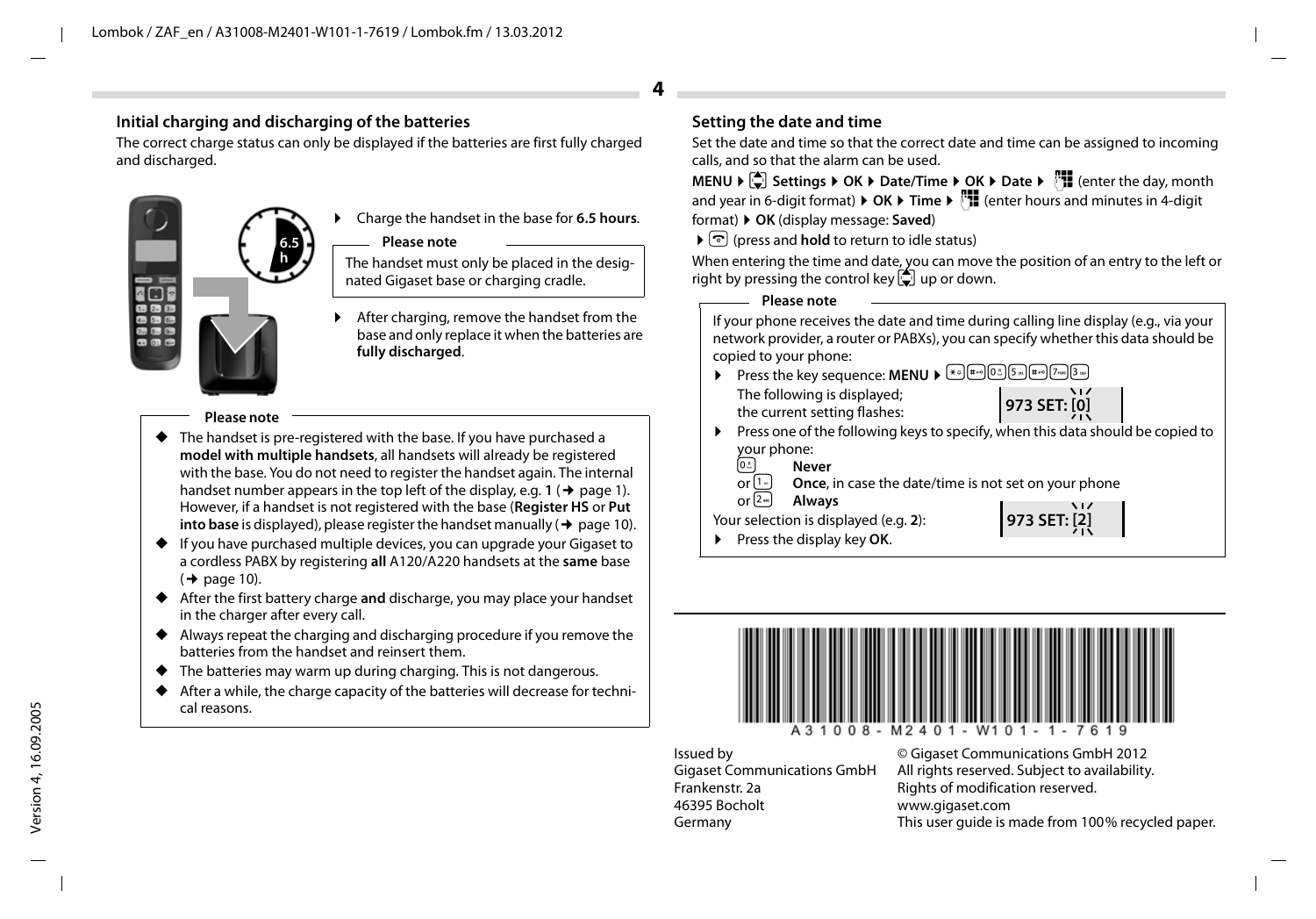### **Activating/deactivating the handset**

Press and **hold** the **a** key to activate or deactivate the handset. If you place a deactivated handset in the base station or charging cradle, it will automatically activate after approx. 30 seconds.

If you remove the handset from the base station/charging cradle, the display turns off briefly.

# **Making calls**

# **Making external calls and ending calls**

External calls are calls using the public telephone network.

 $\mathbb{F}$  (Enter the phone number)  $\blacktriangleright \boxed{\mathcal{C}}$ .

The phone number is dialled. (Or you can **first** press and **hold** talk key  $\bigcap$  [dial tone] and then enter the number.) During the call you can adjust the earpiece volume using  $\Box$  and set the volume with  $\Box$ .

End the call/cancel dialling: Press the end call key **a.** 

You can automatically insert a network provider dialling code before any phone number  $($   $\rightarrow$  page 6).

# **Accepting a call**

Press the talk key  $\bigcap$  to accept the call.

When **Auto Answer** is activated (see menu overview  $\rightarrow$  page 16), simply remove the handset from the base station/charging cradle.

### **Calling Line Identification**

When you get a call, the caller's number will be displayed on your handset; the caller's name will be displayed if it is stored in the directory.

#### **Prerequisites:**

- 1 You have asked your network provider for the caller's number (CLIP) to be displayed on your handset screen.
- 2 The caller has asked the network provider for his/her number to be identified (CLI).

**External call** appears in the display if you have not requested CLIP, **Withheld** appears if the caller has withheld CLI, and **Unavailable** appears if CLI has not been requested.

# **Handsfree operation (Gigaset A220 only)**

In handsfree mode, you activate the loudspeaker so that you can hear the caller without having to hold the handset to your ear. During a call activate or deactivate handsfree mode by pressing the handsfree key  $\bigcap$ .

For instructions on adjusting the handsfree mode volume see menu overview

 $\rightarrow$  page 16.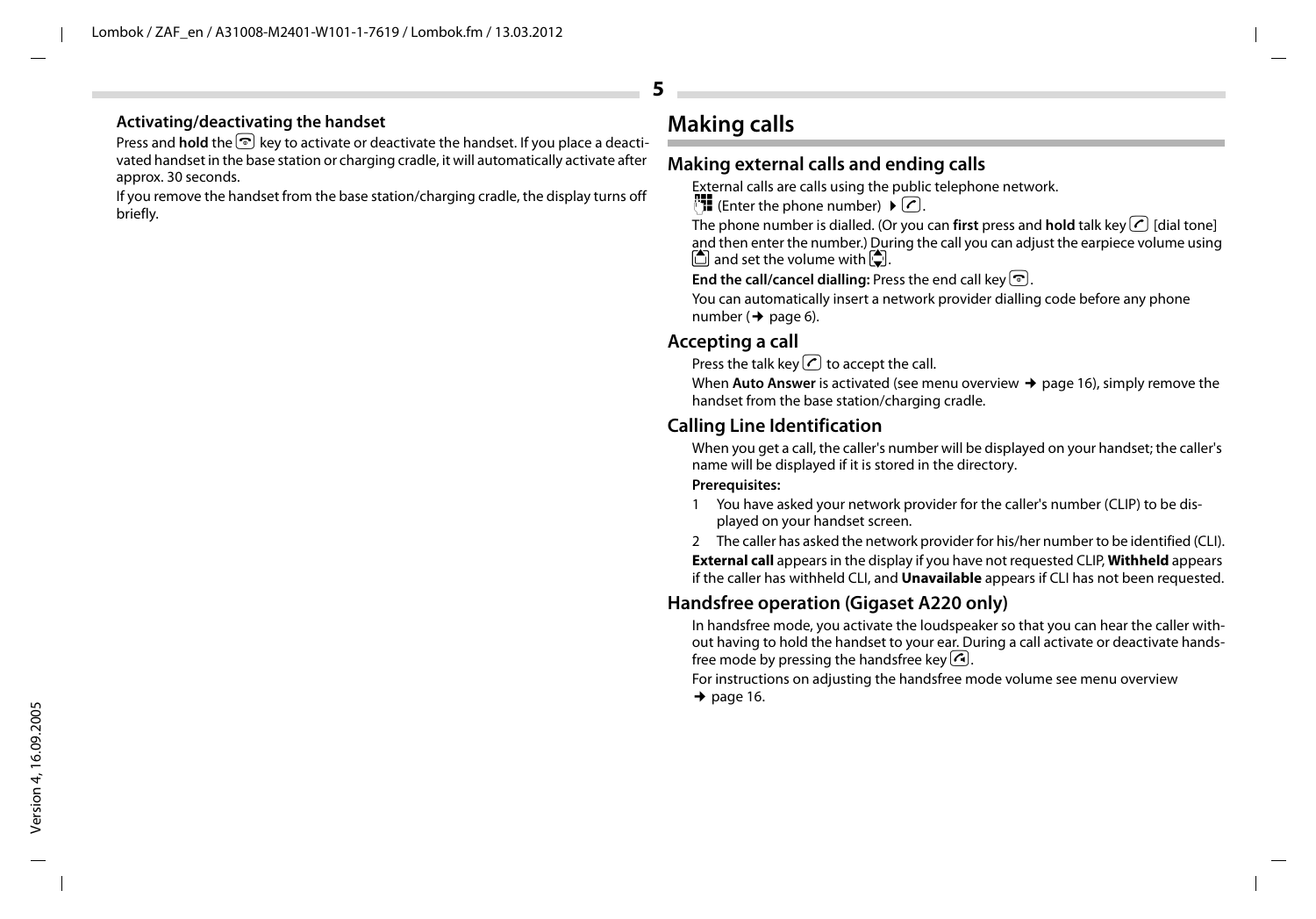### **Automatic network provider preselection**

You can store a call-by-call number (preselection number), which is **automatically** placed in front of numbers when you dial them. If, for example, you wish to make international calls via special network providers, you can save the relevant dialling code here.

In the "**With Preselect**" list, specify the dialling codes or the first digits of the dialling codes that you wish to assign to the preselection number.

In the "**Without Presel**" list, enter any exceptions to the "**With Preselect**" list.

### **Example:**

| Presel. Number 0999 |              | All numbers that start                          |  |  |  |
|---------------------|--------------|-------------------------------------------------|--|--|--|
| With Preselect      | $ 08\rangle$ | with 08, except for 081<br>and 084, are dialled |  |  |  |
| Without Presel 081  | 084          | with the preselection<br>number 0999.           |  |  |  |

| Phone<br>number     | <b>Dialled</b><br>number |  |  |  |  |
|---------------------|--------------------------|--|--|--|--|
| 07112345 > 07112345 |                          |  |  |  |  |
|                     | 08912345 0999 08912345   |  |  |  |  |
| 08412345 108412345  |                          |  |  |  |  |

Enter preselection number via menu ( $\rightarrow$  page 16).

**Permanently deactivating preselection:** Delete the preselection number with **4C**.

### **Temporarily cancelling preselection:**

**(***P*) (press and hold) ▶ MENU ▶ ( $\bigcirc$  Preselect off ▶ OK ▶ ( $\bigcirc$  ) (enter number) or  $\bigcirc$ 

(use number from directory) ¤ **T**he number is dialled without Preselection.

# **Using the directory and lists**

### **Directory**

**6**

To open the directory: press control key  $\Box$ .

You can save up to **50** (A120/A120A) or **80** (A220) phone numbers (max. 22 digits) with corresponding names (max. 14 characters). Enter letters/characters → page 13.

### **Storing the first number in the directory**

s¤ **New Entry?** ¤ **OK** ¤~ (enter number) ¤ **OK** ¤~ (enter name) ¤ **OK**

### **Storing further numbers in the directory**

s¤ **MENU** ¤ **New Entry** ¤ **OK** ¤~ (enter number) ¤ **OK** ¤~ (enter name) ¤ **OK**

### **Selecting a directory entry**

Open the directory with  $\Box$ . You have the following options:

- $\blacklozenge$  Use  $\Box$  to scroll through the entries until the required name is selected.
- $\blacklozenge$  Enter the first character of the name and scroll to the entry with  $\ddot{\odot}$ , if required.

### **Dialling with the directory**

 $\Box$   $\triangleright$   $\Box$  (select entry)  $\triangleright$   $\Box$ 

### **Using other functions**

s¤ u(select entry) ¤ **MENU**

The following functions can be selected with  $\left(\frac{1}{\sqrt{2}}\right)$ : **New Entry/Show Number/Edit Entry**/**Use Number**/**Delete Entry**/**Send Entry**/**Delete List**/**Send List**/**Shortcut**

### **Sending the directory to another handset**

#### **Prerequisites:**

- ◆ The sending and receiving handsets must both be registered to the same base station.
- ◆ The other handset and the base station can send and receive directory entries.

### $\boxed{ }$  ▶  $\boxed{ }$  (select entry) ▶ MENU ▶  $\boxed{ }$  Send Entry/Send List ▶ OK

¤~(enter the internal number of the receiving handset) ¤ **OK**

### **Using shortcut keys**

You can assign directory entries to the keys 2–9:

- $\Box$  ▶  $\Box$  (select entry) ▶ **MENU** ▶  $\Box$  Shortcut ▶ OK
- **▶**  $\bigcirc$  (select key) **▶ OK or**  $\bigcirc$  **PH** (press the key you want to assign the entry to)

**To dial**, press and **hold** the required shortcut key.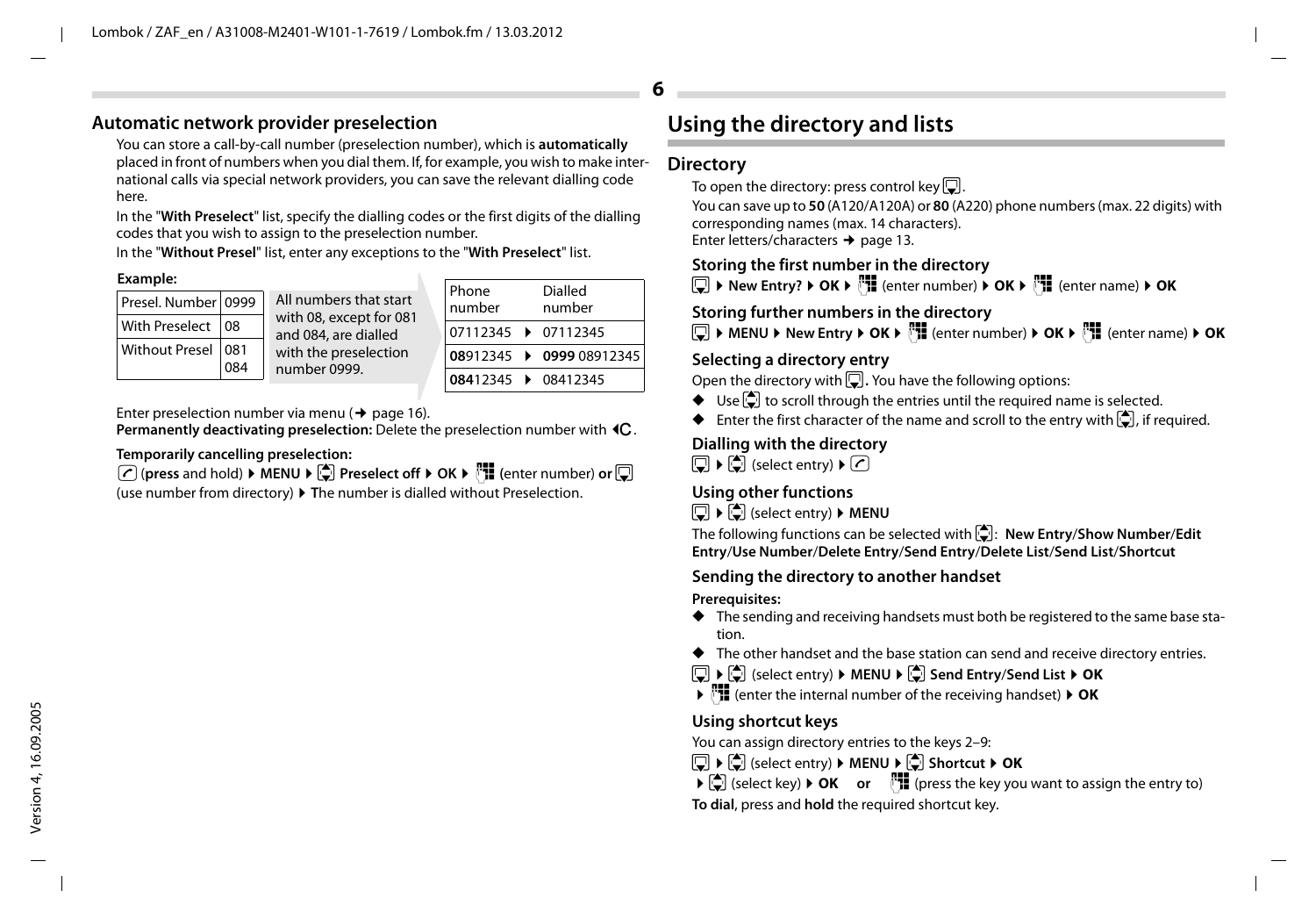### **Last number redial list**

This list contains the ten last dialled numbers.

### **Dialling from the last number redial list**

 $\boxed{\frown}$  (press **briefly**)  $\boxed{\frown}$  (select entry)  $\boxed{\frown}$ 

### **Managing entries in the last number redial list**

 $\boxed{\frown}$  (press **briefly**)  $\blacktriangleright$   $\boxed{\frown}$  (select entry)  $\blacktriangleright$  **MENU** 

The following functions can be selected with u: **Use Number**/**Copy to Dir.**/**Delete Entry**/**Delete List**

# **Calls list/answering machine list/network mailbox list**

Press **MENU** ¤ **Messages** ¤ **OK**, to open the list overview. If you have new messages, only lists with new messages are displayed. Scroll through the lists by pressing  $\Box$ .

**An advisory tone sounds** as soon as a **new entry** appears in the calls list/answering machine list/network mailbox list. **New messages** appears in the display.

#### **Please note**

If calls are saved in the network mailbox, you will receive a message if the appropriate settings have been made (depending on your network provider).

### **Calls list**

### **Prerequisites:** CLIP ( $\rightarrow$  page 5)

Depending on the type of list set, the calls list contains ( $\rightarrow$  page 16) answered calls, missed calls and calls recorded from the answering machine (A120A only).

Depending on the type of list set, all numbers of the last 25 incoming calls are saved or just the missed calls are saved.

### **Open the calls list**

### **MENU** ▶ Messages ▶ OK ▶  $\bigcirc$  CallsList

The calls list is displayed as follows:

Number of new entries + number of old, read entries **CallsList 01+02** Press **OK** to open the list.

The last incoming call is displayed. If necessary, use  $\Box$  to select another entry.

### **Using other functions**

u (select entry) ¤ **MENU**

The following functions can be selected with u: **Delete Entry**/**Copy to Dir.**/**Date/ Time**/**Status**/**Delete List**

**Calling back a caller from the calls list MENU** ▶ Messages ▶ CallsList 01+02 ▶ OK ▶  $\bigcirc$  (select entry) ▶ ⊘

# **Answering machine list (A120A only)/network mailbox list**

**7**

You can use these lists to listen to messages on the answering machine (see "Playing back/deleting messages"  $\rightarrow$  page 8) or network mailbox ( $\rightarrow$  page 10).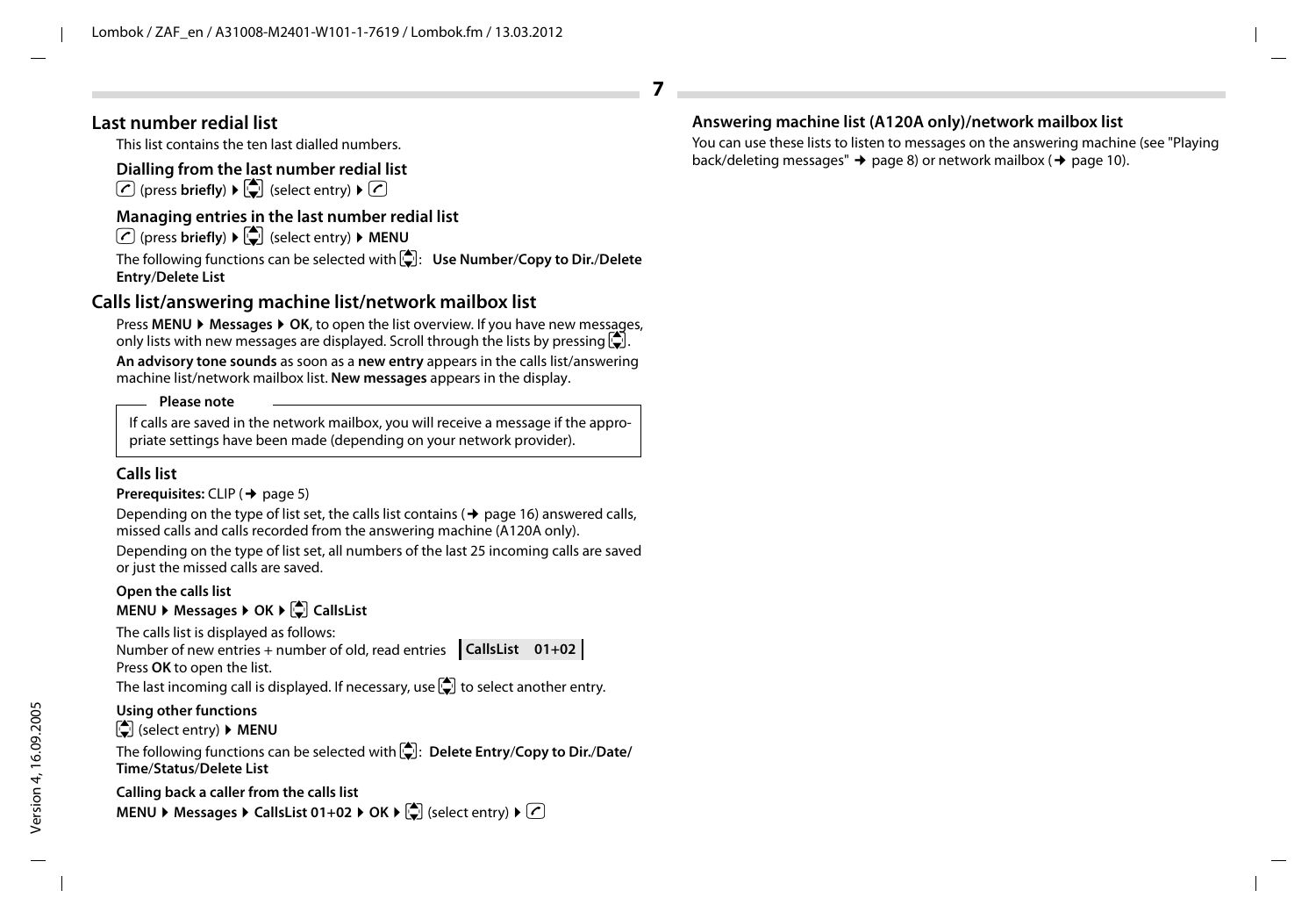# **Operating the answering machine (A120A only)**

The answering machine is operated from the handset. You can record your own announcement messages using the handset. The pre-recorded announcement is used if no personal announcement is available.

If the memory is full, **Memory full!** appears in the display and the answering machine switches itself off automatically. It activates again automatically when you delete old messages.

The answering machine has already been preset at the factory. Make individual settings using the handset.

How to set a **delay time** (time period after which you would like the answering machine to answer a call), as well as how to set the **recording length** and activate **call screening** during the recording, see menu overview  $\rightarrow$  page 16.

# **Activating/deactivating the answering machine**

### $MENU \triangleright \begin{bmatrix} 1 \\ 2 \end{bmatrix}$  Answer Machine  $\triangleright$  **OK**  $\triangleright \begin{bmatrix} 1 \\ 3 \end{bmatrix}$  Answer Mach.  $\triangleright$  **OK** ( $\checkmark$  = on)

When you switch on the answering machine, the  $\Omega$  icon appears in the display.

### **Recording your own announcement**

### **MENU ▶**  $\bullet$  **Answer Machine ▶ OK ▶**  $\bullet$  **Announcements ▶ OK ▶ Rec announce** ¤ **OK** ¤ **Speak after OK** ¤ **OK**

You hear the ready tone (short tone). Now say your announcement (at least 3 sec.). Press **OK** to confirm or press **a** or  $\hat{\Sigma}$  to reject your recording. After recording, the announcement is played back for you to check.

#### **Please note:**

Recording ends automatically when the max. recording time of 170 seconds is reached or if there is a break in speaking of more than 2 seconds.

### **Playing back or deleting announcements**

See menu overview  $\rightarrow$  page 16.

### **Playing back/deleting messages**

There are three ways to start playing back messages on the answering machine.

◆ Start message playback via the **Answer Machine** menu:

**MENU ▶**  $\bullet$  **Answer Machine ▶ OK ▶**  $\bullet$  **Play Messages ▶ OK** 

If you have entered a number for the network mailbox you still need to select the answering machine:

**▶**  $\bigcirc$  Answer Mach. ▶ OK

- Start message playback via the **answering machine list**: **MENU ▶ Messages ▶ OK ▶ · Ans.Mach.** The list is displayed as follows: Number of new messages + number of old, played back messages Press **OK** to open the list. **Ans.Mach. 01+02**
- Fast access to the answering machine:

To access the answering machine, simply **press and hold** the <sup>[1</sup>-] key. The integrated answering machine has already been preset at the factory. However, if you have set the network mailbox for fast access, you can change this setting  $($   $\rightarrow$  page 16).

If you have new messages, playback will start with the first new message, otherwise with the first old message.

Messages consist of

**8**

- ◆ the **message header** (number/date/time) and
- the **message body** (recorded text).

The header is played back first, then the body. The phone number or the name is displayed.

#### **Stopping and controlling playback**

Controlling playback depends on the point in time at which the corresponding key is pressed.

During message playback:

|                | Pause playback. Press $2\frac{m}{2}$ again to resume.                                                                                                                                                                                   |
|----------------|-----------------------------------------------------------------------------------------------------------------------------------------------------------------------------------------------------------------------------------------|
| or [1 =        | During playback of message header: Go to the start of the previous<br>message. Skipping back from the first message jumps to the last<br>message.<br><b>During playback of message body:</b> Go to the start of the current<br>message. |
| or $[3\omega]$ | Go to the start of the next message. Skipping forward from the last<br>message jumps to the first message.                                                                                                                              |
| l6m            | During playback of message header: Skip header.<br>During playback of message body: Go to the body of the next<br>message. Skipping forward from the last message jumps to the first<br>message.                                        |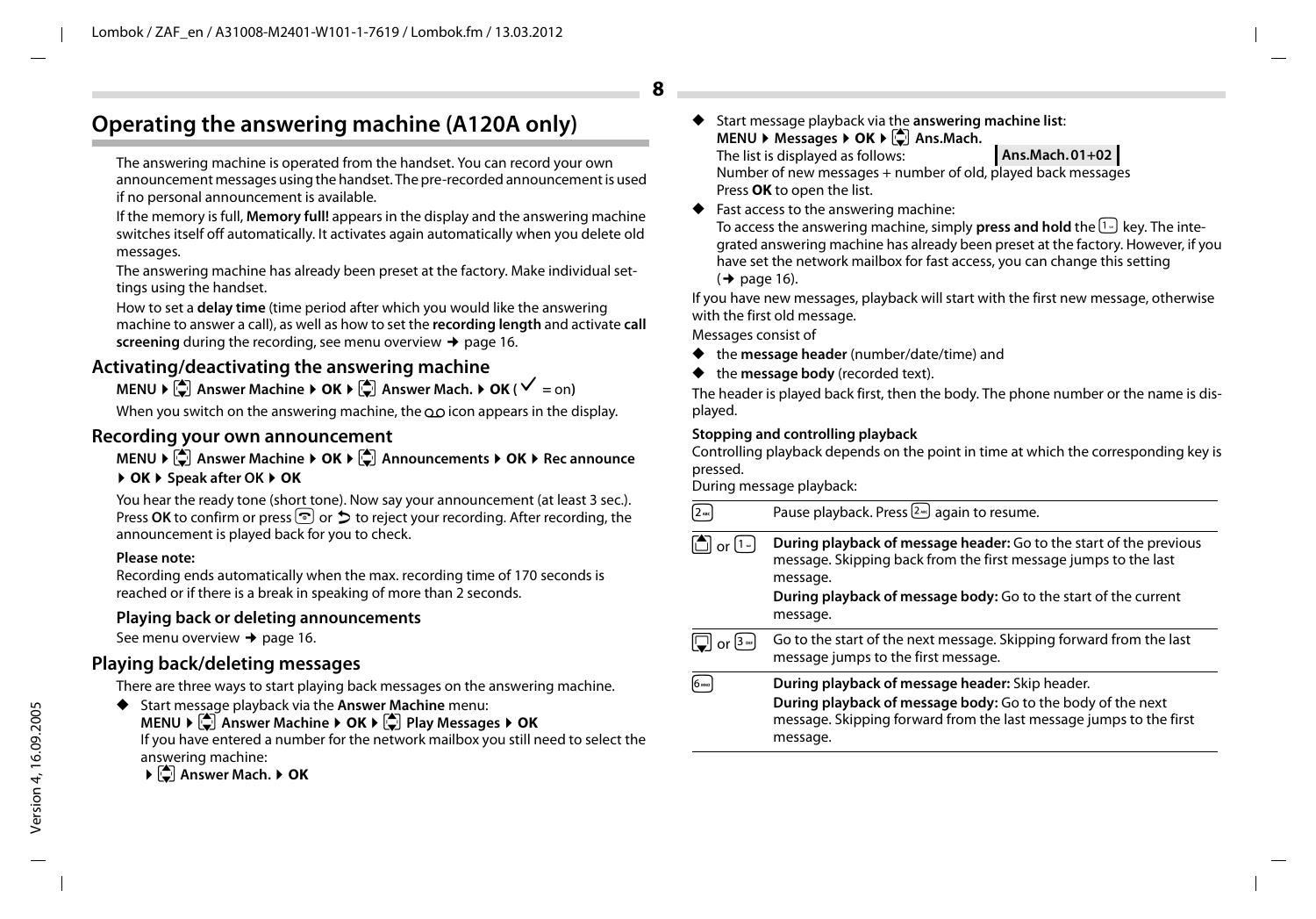### **Additional functions during message playback**

Press the display key **MENU**. Playback stops.

Select the relevant function using u: **Dial Number**/**Continue**/**Handset Volume**/ **Copy to Dir.**/**Delete all old**

**Deleting an individual message** During playback: Press key  $\overline{0.8}$  or the display key  $\triangleleft C$ .

### **Deleting all old messages**

During playback or pause:

**MENU ▶**  $\bigcirc$  **Delete all old ▶ OK (Confirm the security prompt)** 

# **Accepting a call from the answering machine**

You can accept a call while the answering machine is recording the caller's message:

### **MENU** ¤ **Accept** ¤ **OK**

You can also accept the call by:

- $\blacklozenge$  pressing the talk key  $\oslash$
- ◆ removing the handset from the base/charger (if **Auto Answer** is activated  $\rightarrow$  page 16)

Recording stops and you can speak to the caller.

# **Setting a different language**

You can change the language for the voice prompt and default announcement.

**MENU ▶**  $\bullet$  **Answer Machine ▶ OK ▶**  $\bullet$  **Language ▶ OK ▶**  $\bullet$  (select language) ¤ **OK**

# **Operating when on the move (remote operation)**

You can check your answering machine from any other telephone (hotel, pay phone etc.).

### **Prerequisites:**

**9**

- $\blacklozenge$  You have set a system PIN other than 0000  $\blacktriangleright$  page 16.
- $\blacklozenge$  The phone you are using for remote operation has tone dialling (DTMF) i.e., you hear different tones when you press the keys.

# **Calling the answering machine and playing messages**

~(Dial your own number.) ¤ When you hear your announcement, press 9 and enter the system PIN.

The following keys are used for operation:

A **During the number/date/time announcement:** Skip to the start of the previous message.

**During the message playback:** Skip to the start of the current message.

- **2** Stop playback. Press again to resume.<br>**3** Go to the next message.
- **3** Go to the next message.<br> **0** Delete current message.
- 0 Delete current message.

# **Activating the answering machine**

 $~^{14}$  (Enter your own number and allow the phone to ring until you hear the message: "Please enter PIN")

▶  $^{\text{PII}}$  (Enter system PIN)

Your answering machine is activated. It tells you how much memory time is left. The messages are now played back. The answering machine cannot be deactivated remotely.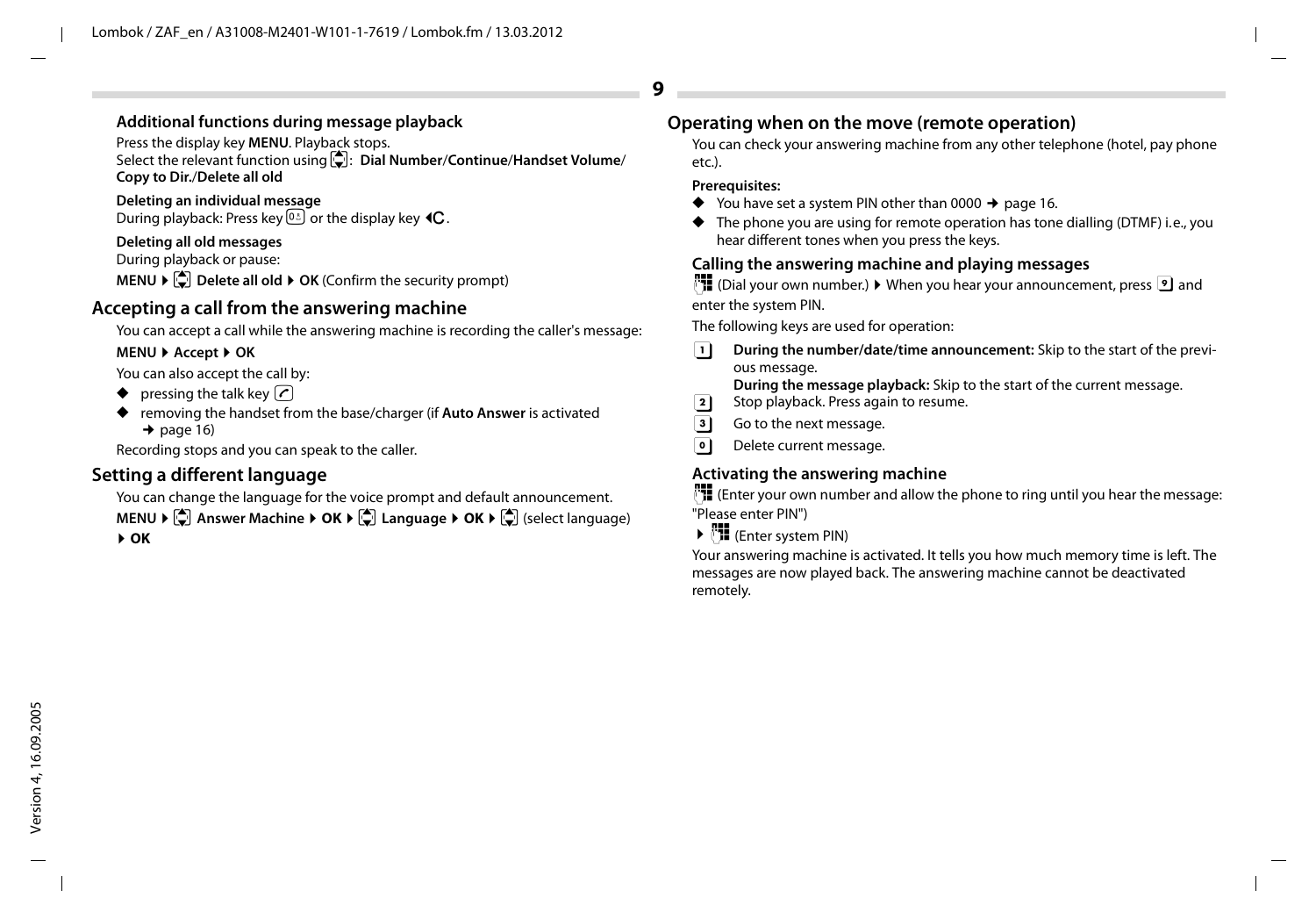# **Network mailbox**

The network mailbox is the answering machine in your provider's telephone network. More information is available from your provider. You cannot use the network mailbox unless you have **requested** it from your provider.

In order to use the network mailbox quickly and easily via the network mailbox list

 $(\rightarrow$  page 7), the menu ( $\rightarrow$  page 16) and to use fast access via key  $\lceil \cdot \rceil$  ( $\rightarrow$  page 1), you will need to enter the number in your phone:

**MENU ▶ ♦ Answer Machine ▶ OK ▶ ♦ (\*) Netw. Mailbox/Net Mailbox ▶ (\*) (enter** number) ¤ **OK**

# **Locating a handset ("Paging")**

You can locate your handset using the base.

 $\triangleright$  **Briefly** press the registration/paging key on the base ( $\rightarrow$  page 1).

All handsets will ring at the same time ("paging"), even if the ringers are switched off. **Ending paging: Briefly** press the registration/paging key on the base ( $\rightarrow$  page 1) or press the talk key  $\bigcirc$  or the end call key  $\circledcirc$  on the handset.

# **Registering handsets manually**

You can register up to four handsets on your base station. **Each additional handset** must be registered on the base station in order for it to work properly!

#### **1) On the handset**

**10**

**MENU ▶**  $\bullet$  Settings ▶ OK ▶  $\bullet$  Handset ▶ OK ▶  $\bullet$  Register HS ▶ Enter the base system PIN (default setting: 0000) ¤ **OK** ¤ **Registering** is displayed.

### **2) On the base**

Within 60 seconds, press and **hold** the registration/paging key on the base  $($   $\rightarrow$  page 1) for approx. 3 seconds.

Registration takes approx. 1 minute. Handsets are assigned the lowest available internal number (1-4). If the internal numbers 1–4 are already assigned to other devices, the number 4 will be overwritten.

# **De-registering handsets**

You can de-register all other registered handsets from each of the registered Gigaset handsets.

**MENU ▶**  $\Box$  Settings ▶ OK ▶  $\Box$  Handset ▶ OK ▶  $\Box$  De-register HS ▶  $\Box$  Select the internal party you wish to de-register. The handset you are currently using is indicated by **<**. ¤ **OK** ¤ Enter the base system PIN (default setting: 0000) ¤ **OK**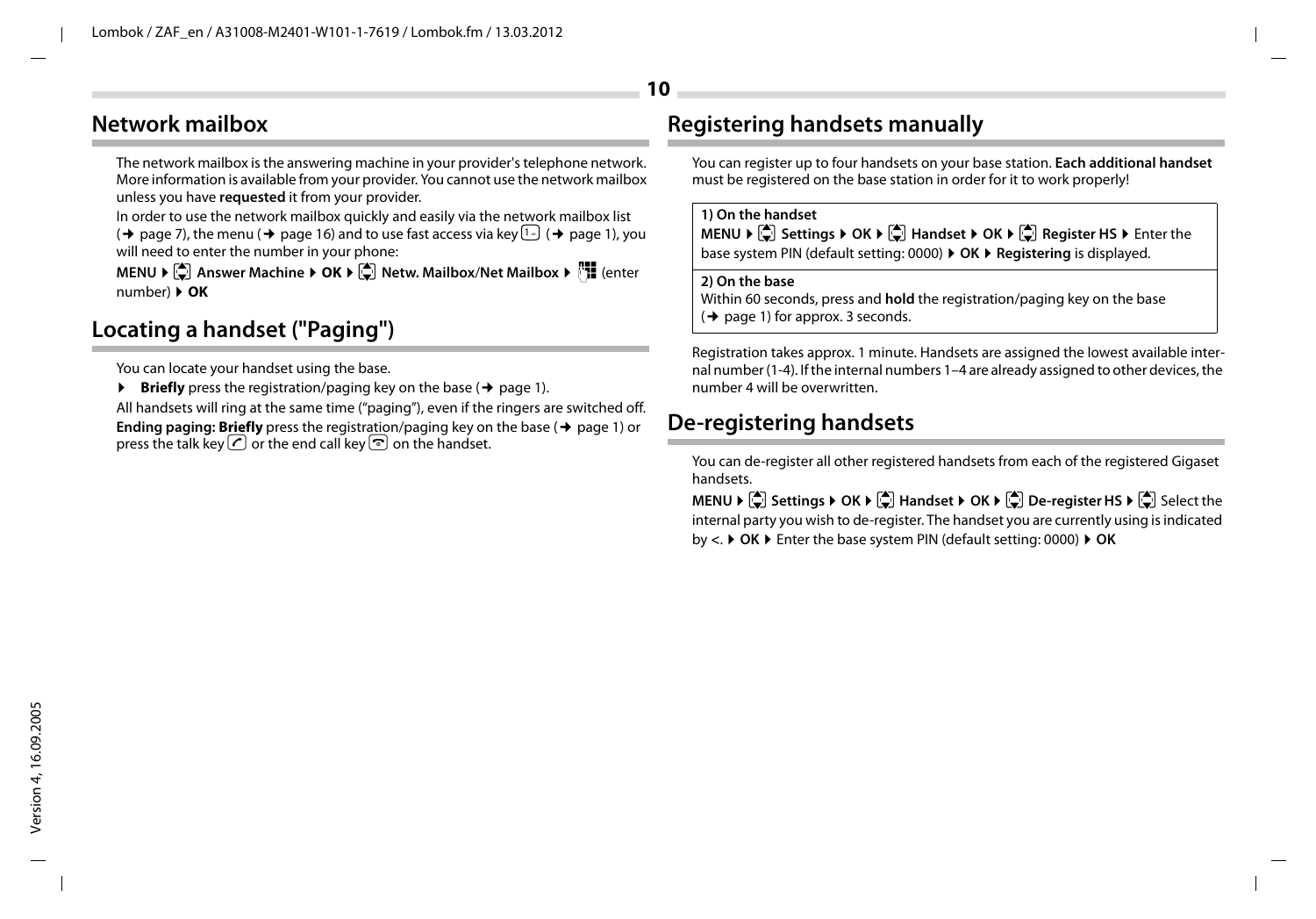# **Using multiple handsets**

# **Making internal calls**

Internal calls are free calls to other handsets that are registered to the same base station.

### **2 handsets are registered**

Press the display key **INT**, the other handset is called.

### **More than 2 handsets are registered**

### **Calling a specific handset**

**INT** ▶  $\mathbb{F}$  (1...4, enter internal number of the handset) **or INT**  $\blacktriangleright$   $\left[\bigcirc\right]$  (Select the internal party)  $\blacktriangleright$  **OK or**  $\bigcirc$   $\blacktriangleright$  the handset is called

# **Calling all handsets ("group call")**

**INT** ▶  $\leftarrow$  or INT ▶  $\leftarrow$  Call all ▶ OK or  $\cap$  ▶ all handsets are called When a participant answers you can speak to them. To end the call, press  $\mathbb{R}$ .

# **Internal consultation call/connecting a call**

You are in conversation with an **external** participant. Press the **INT** display key and call one or all handsets. The external participant hears the hold music. When the internal participant answers: If necessary, announce the external call.

Either press the end call key  $\bigcirc$  (the call is transferred to the internal participant), **or** press the display key  $\triangleright$ . You are reconnected with the external participant.

When transferring a call you can also press the end call key  $\lceil \cdot \rceil$  before the internal participant answers.

# **Listening in to an external call**

You are conducting an external call. An internal participant can listen in on this call and take part in the conversation (conference). **Prerequisite:** The **Listening in** function must be activated.

# **Activating/deactivating listening in**

**MENU**  $\triangleright$  $\begin{bmatrix} \stackrel{\bullet}{\bullet} \end{bmatrix}$  **Settings**  $\triangleright$  **OK**  $\triangleright$  $\begin{bmatrix} \stackrel{\bullet}{\bullet} \end{bmatrix}$  **Exters Extening in**  $\triangleright$  **OK (** $\checkmark$  **= on)** 

### **Internal listening in (conference)**

You want to listen in to an existing external call. Press and **hold** the **C** key. You can listen in to the call. All participants hear a signal tone.

**To end:** press the end call key  $\heartsuit$ . All participants hear a signal tone.

If the **first** internal participant presses the end call key  $\odot$ , the handset that has "listened in" remains connected to the external participant.

# **Setting the alarm clock**

**11**

### **Activating/deactivating the alarm clock**

**MENU**  $\triangleright$  $\begin{bmatrix} \triangle \\ \triangle \end{bmatrix}$  **Alarm Clock**  $\triangleright$  **OK**  $\triangleright$  **Activation**  $\triangleright$  **OK (** $\checkmark$  **= on)** 

### **When activated:**  $\triangleright$  $\frac{1}{1}$  (Set the wake-up time)  $\triangleright$  **OK**

When the alarm clock rings, press any key to switch it off for 24 hours. If the alarm clock is set, the wake-up icon  $\breve{\odot}$  will appear on the screen and the wake-up time will be displayed instead of the date.

**Setting the wake-up time MENU ▶**  $\bigcirc$  **Alarm Clock ▶ OK ▶**  $\bigcirc$  **Wake-up time ▶ OK** 

Enter the wake-up time in hours and minutes, then press **OK**.

# **Phone settings**

For details on how to make **audio settings**, see menu overview  $\rightarrow$  page 16. For details on how to set the **system PIN** on the base station, see the menu overview  $\rightarrow$  page 16.

# **Changing the display language**

**MENU**  $\blacktriangleright$  **Settings**  $\blacktriangleright$  **OK**  $\blacktriangleright$   $\begin{bmatrix} \triangle \\ \square \end{bmatrix}$  Language  $\blacktriangleright$  OK  $\blacktriangleright$   $\begin{bmatrix} \triangle \\ \square \end{bmatrix}$  (select language) ¤ **OK**

The current language is indicated by  $\checkmark$ .

If you accidentally choose a language you do not understand:

**MENU**  $\blacktriangleright$   $\lceil 5\pi/2\pi/1\pi \rceil$  (press the keys one after the other)  $\blacktriangleright$   $\lceil \frac{1}{2} \rceil$  (select language)  $\blacktriangleright$  **OK** 

# **Activating/deactivating music on hold**

You can make it so that your external participant hears music in case of internal recall and during call transfer.

**MENU**  $\bullet$   $\mathbb{R}$   $\bullet$   $\mathbb{R}$   $\bullet$   $\mathbb{R}$   $\mathbb{R}$   $\bullet$   $\mathbb{R}$   $\mathbb{R}$   $\bullet$   $\mathbb{R}$   $\mathbb{R}$   $\bullet$  The number for the current setting flashes:

 $0 = \text{off: } 1 = \text{on}$  **b** enter number  $\triangleright$  **OK.**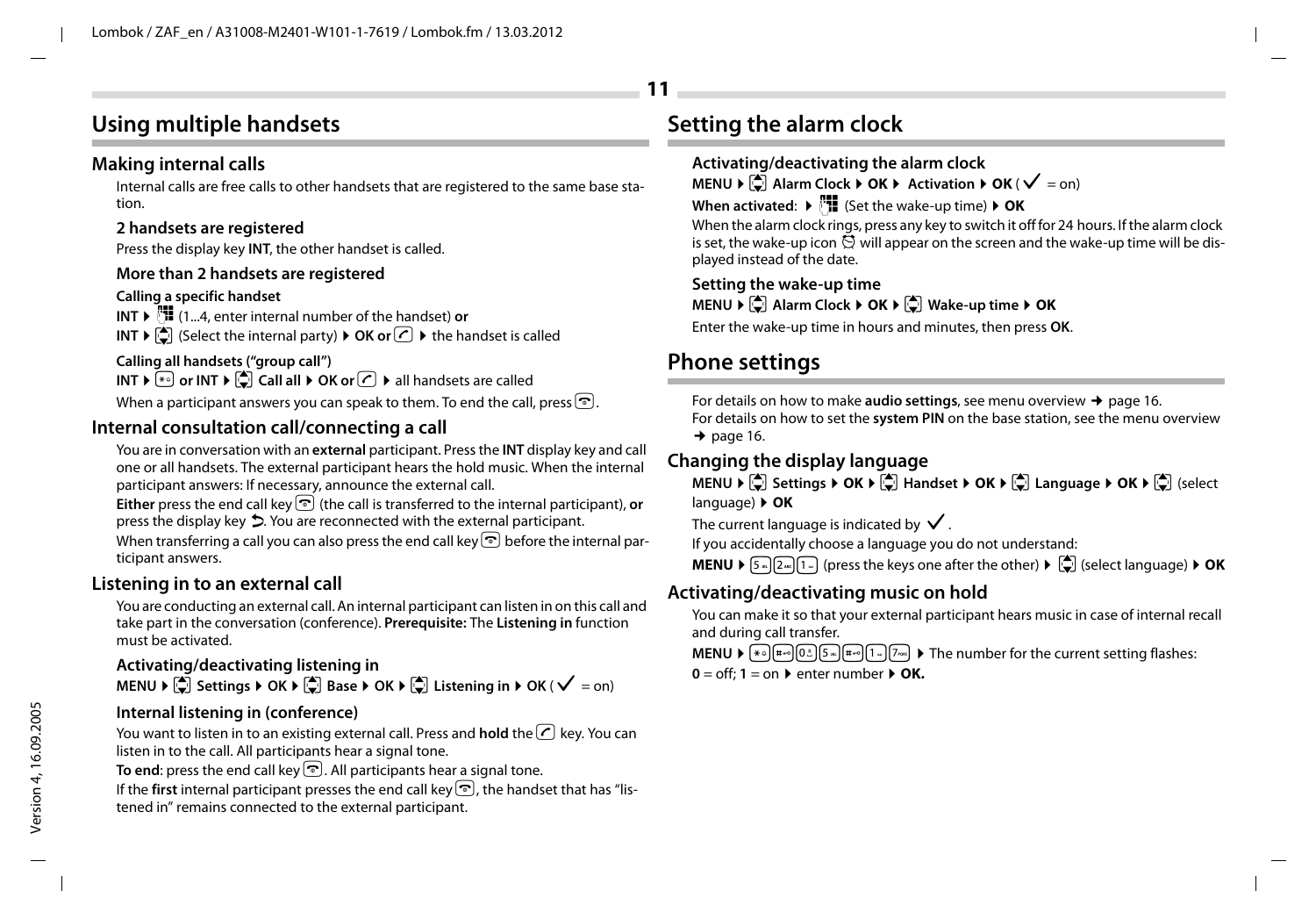### **Repeater mode**

With a repeater you can increase the range of your base station. You will need to activate repeater mode (¢ page 16). Repeater mode and **No Radiation** mode  $(\rightarrow$  page 16) cancel each other out.

# **Resetting the handset**

You can reset individual settings and changes that you have made. Entries in the directory, the calls list and the handset's registration to the base station will be retained.

**MENU ▶**  $\bigcirc$  **Settings ▶ OK ▶**  $\bigcirc$  **Handset ▶ OK ▶**  $\bigcirc$  **Reset Handset ▶ OK ▶ Reset?** ¤ **OK**

Cancel the reset with  $\boxed{\odot}$ .

### **Restoring the base station**

When restoring factory settings the **No Radiation** mode is deactivated, individual settings are reset and all lists are deleted.

The date and time are retained. The answering machine (A120A only) is ready for use approx. 15 seconds after the base has been reset.

### **Resetting the base via the menu**

Handsets are still registered, the system PIN is not reset.

**MENU ▶**  $\boxed{2}$  Settings ▶ OK ▶  $\boxed{3}$  Base ▶ OK ▶  $\boxed{4}$  Base Reset ▶ OK ▶ Reset? ▶ OK

### **Resetting the base using the key on the base**

All handsets are de-registered and the system PIN is reset to the original code **0000**. **Carry out the following steps:** Remove the mains cable from the base. Hold down the **registration/paging key** on the base ( $\rightarrow$  page 1) and reconnect the power cable to the base at the same time. Hold the key down for at least 5 seconds.

# **Operating the base station on the PABX/router**

### **Operating on the router**

When operating the Gigaset on an analogue port of a router you can reduce problems with **echoes** by activating the **Echo mode** ( $\rightarrow$  page 16). If you have no problems with echoes, this function should be deactivated.

### **Operating on the PABX**

The following settings are only necessary when your PABX requires them; see the user guide for your PABX.

When entering the digits, enter them **slowly** one after the other.

### **Changing the dialling mode**

**MENU**  $\triangleright$   $\begin{bmatrix} \ast \\ \ast \end{bmatrix}$  $\begin{bmatrix} \ast \\ \ast \end{bmatrix}$  $\begin{bmatrix} \pi \\ \pi \end{bmatrix}$  $\begin{bmatrix} \pi \\ \pi \end{bmatrix}$  $\begin{bmatrix} \pi \\ \pi \end{bmatrix}$  $\begin{bmatrix} \pi \\ \pi \end{bmatrix}$  $\begin{bmatrix} \pi \\ \pi \end{bmatrix}$  $\begin{bmatrix} \pi \\ \pi \end{bmatrix}$  $\begin{bmatrix} \pi \\ \pi \end{bmatrix}$  $\begin{bmatrix} \pi \\ \pi \end{bmatrix}$  $\begin{bmatrix} \pi \\ \pi \end{bmatrix$  $0 =$  touch tone dialling (DTMF):  $1 =$  dial pulsing (DP)  $\triangleright$  enter number  $\triangleright$  **OK**.

### **Setting recall**

**MENU**  $\mathbf{F} = \begin{bmatrix} \frac{1}{2} & \frac{1}{2} \\ \frac{1}{2} & \frac{1}{2} \\ \frac{1}{2} & \frac{1}{2} \end{bmatrix}$   $\begin{bmatrix} \frac{1}{2} & \frac{1}{2} \\ \frac{1}{2} & \frac{1}{2} \end{bmatrix}$  The number for the current recall flashes:  $0 = 80$  ms;  $1 = 100$  ms;  $2 = 120$  ms;  $3 = 400$  ms;  $4 = 250$  ms;  $5 = 300$  ms;  $6 = 600$  ms;  $7 = 800$  ms  $\blacktriangleright$  enter number  $\blacktriangleright$  OK.

### **Changing pause after line seizure**

You can set the length of the pause inserted between pressing the talk key  $\lfloor \cdot \rfloor$  and sending the phone number.

**MENU**  $\mathbf{F} \leftarrow \mathbb{F} \left[\mathbb{F} \left[\mathbb{F} \left[\mathbb{F} \left[\mathbb{F} \left[\mathbb{F} \left[\mathbb{F} \left[\mathbb{F} \left[\mathbb{F} \left[\mathbb{F} \left[\mathbb{F} \left[\mathbb{F} \left[\mathbb{F} \left[\mathbb{F} \left[\mathbb{F} \left[\mathbb{F} \left[\mathbb{F} \left[\mathbb{F} \left[\mathbb{F} \left[\mathbb{F} \left[\mathbb{F} \left[\mathbb{F} \left[\mathbb{F} \left[\mathbb{F} \left[\mathbb{F} \left[\mathbb{$ flashes:  $1 = 1$  sec.;  $2 = 3$  sec.;  $3 = 7$  sec.  $\triangleright$  enter number  $\triangleright$  **OK.** 

#### **Changing the pause after the recall key**

**MENU**  $\mathbf{F}$   $\mathbf{F}$   $\mathbf{F}$   $\mathbf{F}$   $\mathbf{F}$   $\mathbf{F}$   $\mathbf{F}$   $\mathbf{F}$   $\mathbf{F}$   $\mathbf{F}$   $\mathbf{F}$   $\mathbf{F}$   $\mathbf{F}$   $\mathbf{F}$   $\mathbf{F}$   $\mathbf{F}$   $\mathbf{F}$   $\mathbf{F}$   $\mathbf{F}$   $\mathbf{F}$   $\mathbf{F}$   $\mathbf{F}$   $\mathbf{F}$   $\mathbf{F}$ flashes:  $1 = 800$  ms;  $2 = 1600$  ms;  $3 = 3200$  ms  $\triangleright$  enter number  $\triangleright$  **OK.**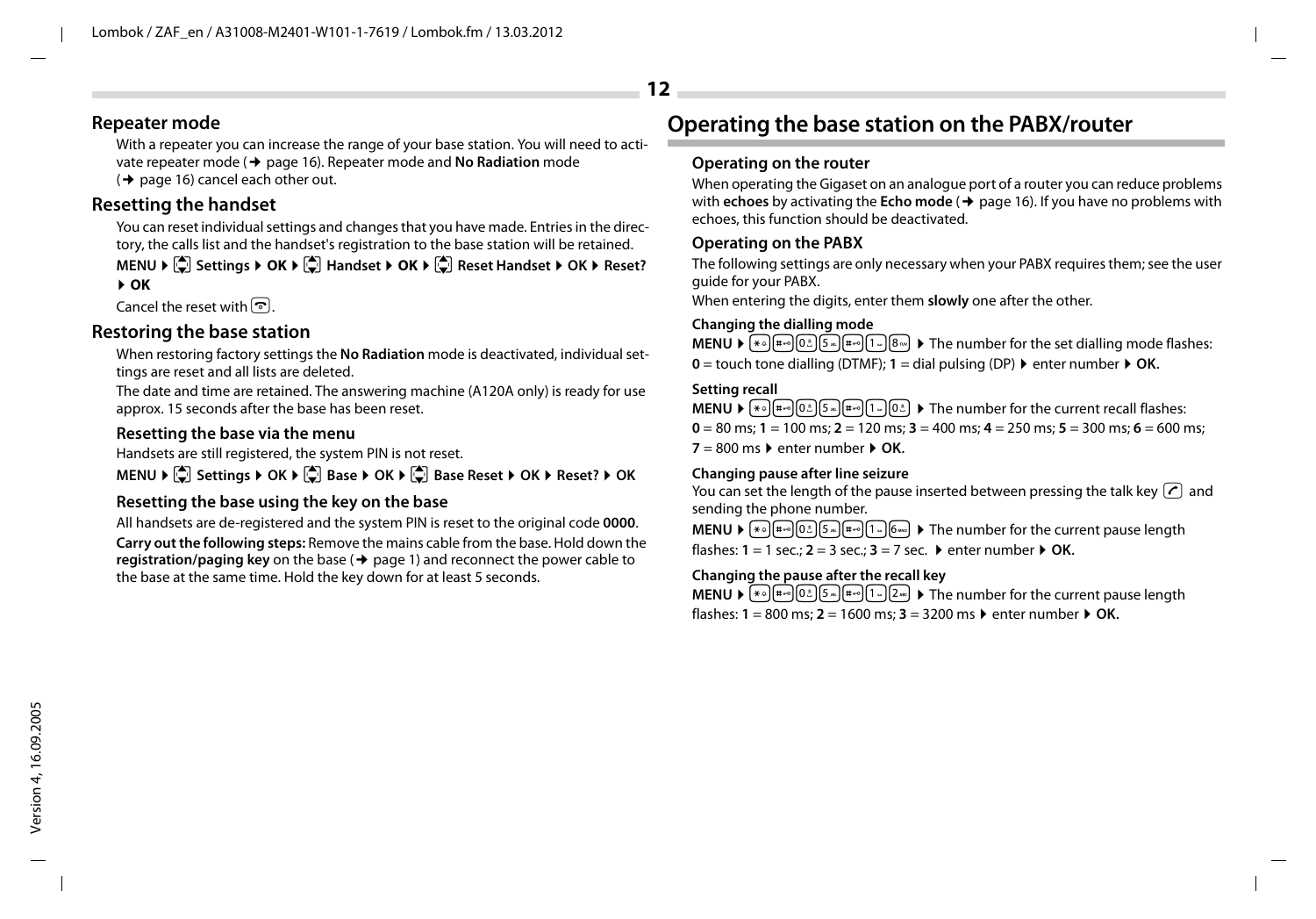# **Appendix**

# **Entering letters/characters**

| Standard                          |
|-----------------------------------|
| characters                        |
| Press the relevant key            |
| the number of times               |
| indicated.                        |
| Briefly press the hash            |
| key <a><a></a> to switch from</a> |
| "Abc" to "123" mode.              |
| from "123" to "abc"               |
| mode and from "abc"               |
| to "Abc" mode.                    |

|     |                | 1x          | 2x | 3x           | 4x | 5x       | 6x       | 7x           | 8x |                     | 9x 10x 11x 12x 13x 14x 15x |        |   |   |                   |   |
|-----|----------------|-------------|----|--------------|----|----------|----------|--------------|----|---------------------|----------------------------|--------|---|---|-------------------|---|
|     | ⊡              | 1           | £  | Ś            | ¥  | $\alpha$ |          |              |    |                     |                            |        |   |   |                   |   |
| эy  | ⋳              | a           | b  | C            | 2  | ä        | á        | à            | â  | ã                   | ç                          |        |   |   |                   |   |
| 5   | 3-)            | d           | e  | f            | 3  | ë        | é        | è            | ê  |                     |                            |        |   |   |                   |   |
|     | [4⊸]           | g           | h  | i            | 4  | ï        |          | ì            | î  |                     |                            |        |   |   |                   |   |
| ۰h  | (- 5           |             | k  |              | 5  |          |          |              |    |                     |                            |        |   |   |                   |   |
| m   | $6-$           | m           | n  | $\circ$      | 6  | ö        | ñ        | ó            | ò  | ô                   | õ                          |        |   |   |                   |   |
| ì,  | [7--           | p           | q  | r            | S  | 7        | ß        |              |    |                     |                            |        |   |   |                   |   |
|     | $^{8-}$        | t           | u  | v            | 8  | ü        | ú        | ù            | û  |                     |                            |        |   |   |                   |   |
| ا": | 9---           | w           | X  | У            | z  | 9        | ÿ        | ý            | æ  | ø                   | å                          |        |   |   |                   |   |
|     | ⊙              | 1)          | ٠  | $\mathbf{r}$ | ?  | Ţ        | $\Omega$ | $+$          | -  | ٠<br>$\blacksquare$ | i                          | ٠<br>Î | п | ı | ٠<br>$\mathbf{r}$ | - |
|     | (*⊙            | ₩           |    |              |    | $\,<$    | $=$      | $\mathbf{I}$ | %  |                     |                            |        |   |   |                   |   |
|     | $\mathfrak{m}$ |             |    | #            | @  |          | &        | ş            |    |                     |                            |        |   |   |                   |   |
|     |                | $11$ Cancer |    |              |    |          |          |              |    |                     |                            |        |   |   |                   |   |

1) Space

### **Specifications**

### **Batteries**

Technology: Nickel-metal-hydride (NiMH); Size: AAA (Micro, HR03); Voltage: 1.2 V; Capacity: 450 - 1000 mAh

### **General specifications**

| DECT standard                                                                  | is supported                             |                                               |  |  |  |
|--------------------------------------------------------------------------------|------------------------------------------|-----------------------------------------------|--|--|--|
| <b>GAP standard</b>                                                            | is supported                             |                                               |  |  |  |
| Range                                                                          | up to 300 m outdoors, up to 50 m indoors |                                               |  |  |  |
| Base station power supply                                                      | 230 V ~/50 Hz                            |                                               |  |  |  |
| <b>Environmental conditions</b><br>in operation                                |                                          | +5 °C to +45 °C, 20% to 75% relative humidity |  |  |  |
| Base station power consumption                                                 | A120/A220                                | A120A                                         |  |  |  |
| In standby mode<br>- Handset in base station<br>- Handset outside base station | ca. 1.0 W<br>ca. 0.8 W                   | ca. 1.2 W<br>ca. 1.0 W                        |  |  |  |
| During a call                                                                  | ca. 1.0 W                                | ca. 1.2 W                                     |  |  |  |

# **Questions and answers**

If you have any queries about the use of your telephone, visit our website at www.gigaset.com/service for 24-hour support. The table below contains a list of common problems and possible solutions.

| Problem                                                                          | Cause                                                                                                                       | Solution                                                                                                                                                                                |
|----------------------------------------------------------------------------------|-----------------------------------------------------------------------------------------------------------------------------|-----------------------------------------------------------------------------------------------------------------------------------------------------------------------------------------|
| Nothing<br>appears in<br>the display.                                            | The handset is not switched<br>on.                                                                                          | Press the end call key $\odot$ for approx.<br>5 seconds or place the handset in<br>the base station.                                                                                    |
|                                                                                  | The batteries are flat.                                                                                                     | Charge or replace the batteries.                                                                                                                                                        |
| No wireless<br>connection                                                        | The handset is outside the<br>range of the base station.                                                                    | Move the handset closer to the base<br>station.                                                                                                                                         |
| to the base<br>station,<br><b>Base</b> flashes in                                | The handset is not regis-<br>tered                                                                                          | Register the handset $\rightarrow$ page 10.                                                                                                                                             |
| the display.                                                                     | The base station is not<br>turned on.                                                                                       | Check the mains connector on the<br>base station $\rightarrow$ page 3.                                                                                                                  |
| You cannot<br>hear a ringer/<br>dialling tone<br>from the fixed<br>line network. | The phone cord supplied<br>has not been used or has<br>been replaced by a new cord<br>with the wrong jack connec-<br>tions. | Please always use the phone cord<br>supplied or ensure that the<br>pin connections are correct when<br>purchasing from a retailer: 3-4<br>assignment of telephone leads/<br>EURO CTR37. |
| Error tone<br>sounds after<br>system PIN<br>prompt.<br>PIN forgotten.            | The system PIN you have<br>entered is incorrect.                                                                            | Reset the system PIN to the default<br>0000 $\rightarrow$ page 12.<br>All handsets are de-registered. All<br>settings are reset. All lists are<br>deleted.                              |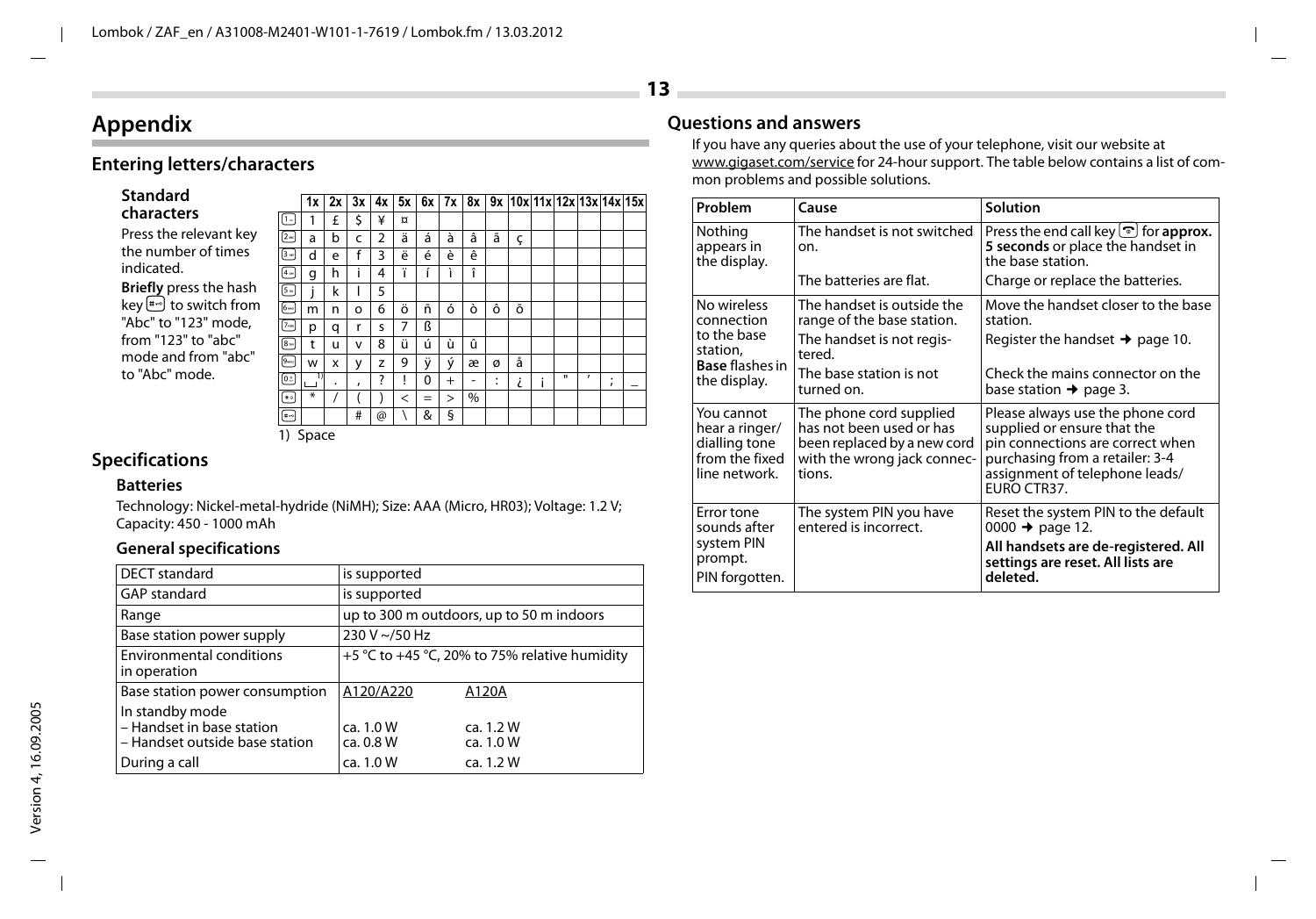# **Contact with liquid**

If the handset has come  $\overline{into}$  contact with liquid:

- 1 **Switch off the handset and remove the battery pack immediately.**
- 2 Allow the liquid to drain from the handset.
- 3 Pat all parts dry, then place the handset with the battery compartment open and the keypad facing down in a dry, warm place **for at least 72 hours** (**not** in a microwave, oven etc.).
- 4 **Do not switch on the handset again until it is completely dry.**

When it has fully dried out, you will normally be able to use it again.

# **! Customer Service & Assistance**

Do you have any questions? As a Gigaset customer, you can find help quickly in this User Manual and in the service section of our Gigaset online portal www.gigaset.com/ service.

In our constantly updated online service you can find:

- Extensive information about our products
- ◆ FAQ compilations

**14**

- ◆ Keyword search to help find topics quickly
- ◆ Compatibility database: Find out which base stations and handsets can be combined.
- Product comparison: Compare the features of several products with each other.
- Downloads for user manuals and current software updates
- **E-mail contact form for customer service**

Please register your phone online right after purchase.

This enables us to provide you with even better service regarding questions or an after sales query/issue/claim. In order to contact our customer service via email, please use the email contact form from our Gigaset online portal after selecting your home country.

Our representatives are also available on the telephone hotlines for consultation.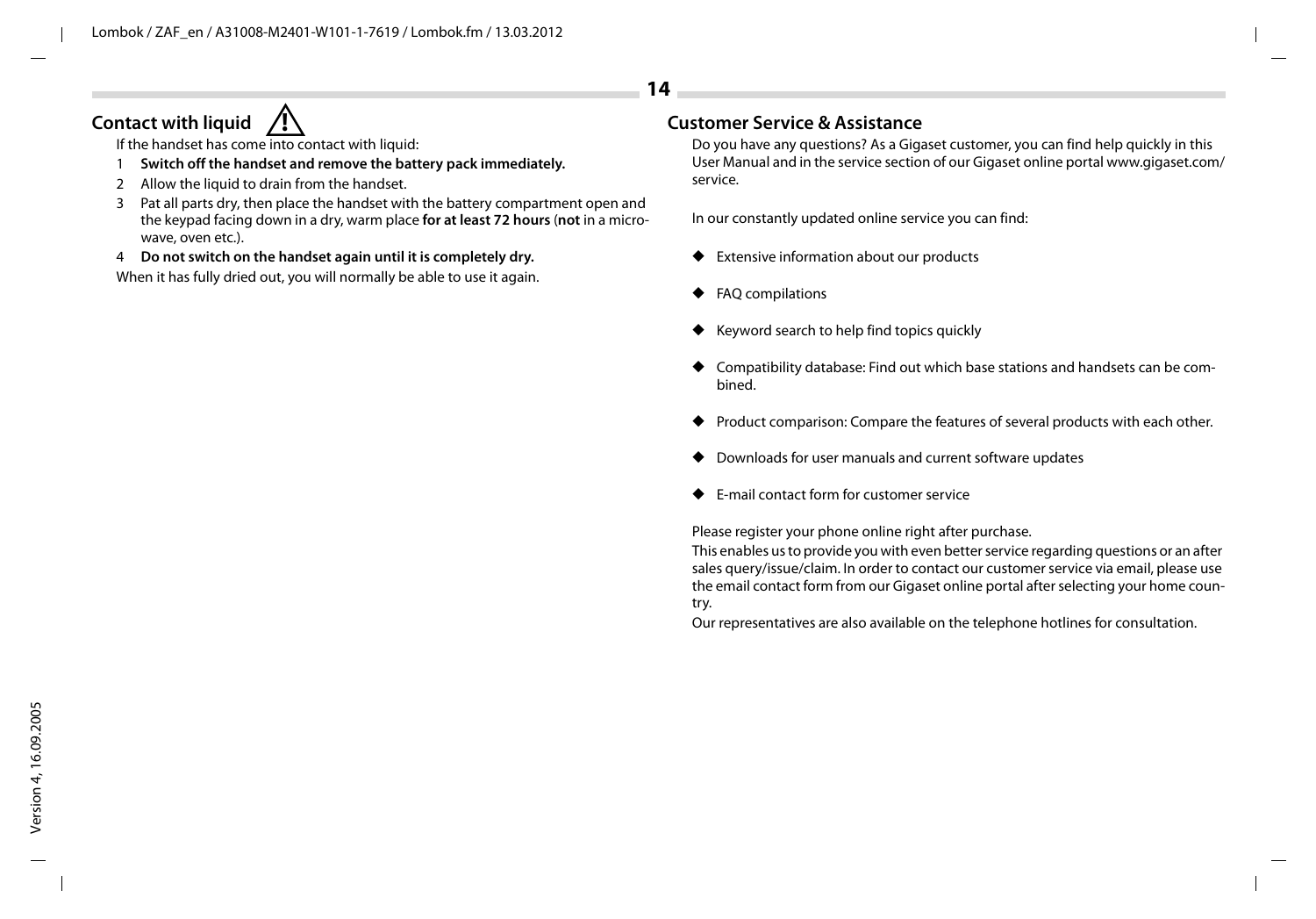### **Customer Service & Assistance**

| Australia1300 780 878                            |  |
|--------------------------------------------------|--|
|                                                  |  |
| Bahrain97 31 73 11 173                           |  |
| Belgium 078 15 66 79                             |  |
| Bosnia Herzegovina 033 276 649                   |  |
| Brazil 4003 3020                                 |  |
| (grandes cidades e regiões metropolitanas -      |  |
| Custo de uma ligao local)                        |  |
|                                                  |  |
| (demais localidades - Gratuito)                  |  |
| Bulgaria  +359 2 9710666                         |  |
| (0.50 евро на минута от всички държави за        |  |
|                                                  |  |
| стационарни телефони. За обаждания от            |  |
| мобилни телефони може да има други цени).        |  |
| Canada 1-866 247-8758                            |  |
| China 0 21 400 670 6007 (RMB 0.11)               |  |
| Croatia  01 2456 555 (0,23 Kn)                   |  |
| Czech Republic  233 032 727                      |  |
| Denmark  +45 (0) 35 25 86 00                     |  |
| Finland  09 231 134 25                           |  |
| France+33 170 706 181                            |  |
| Coût d'un appel local depuis une ligne fixe      |  |
| Orange.                                          |  |
| Germany 01805 333 222                            |  |
| Der Anruf kostet Sie aus den deutschen Fest-     |  |
| netzen 0,14 € pro Minute. Anrufe aus den deut-   |  |
| schen Mobilfunknetzen kosten höchstens 0,42      |  |
| € pro Minute.                                    |  |
| Greece 801-100.0.500                             |  |
| (Χρέωση 0,0031 € το λεπτό για το σταθερό         |  |
| δίκτυο της Ελλάδας. Για κλήσεις από κινητό       |  |
| ίσως ισχύουν άλλες χρεώσεις)                     |  |
| Hong Kong 2763 0203                              |  |
|                                                  |  |
|                                                  |  |
| Hungary01 267 21 09 (27 Ft)                      |  |
|                                                  |  |
|                                                  |  |
| Indonesia (62-21) 5673813                        |  |
|                                                  |  |
| Ireland18 50 77 72 77                            |  |
| Italy 199.15.11.15                               |  |
| (€ cent 8.36 + IVA al minuto da telefono fisso   |  |
| della rete Telecom Italia senza scatto alla ris- |  |

| posta mentre per le chiamate effettuate attra-<br>verso la rete di altri operatori fissi o mobili con-<br>sultate le tariffe del vostro operatore)<br>Jordan 00962 6 5625460/1/2 |
|----------------------------------------------------------------------------------------------------------------------------------------------------------------------------------|
| Kuwait +965-22458737/22458738                                                                                                                                                    |
| Lebanon+9611240259/                                                                                                                                                              |
| +9611236110                                                                                                                                                                      |
|                                                                                                                                                                                  |
| Luxembourg +352 8002 3811                                                                                                                                                        |
| Malaysia +603-8076 9696                                                                                                                                                          |
| Malta +390 2360 46789 (0,10 €)                                                                                                                                                   |
| Mexico                                                                                                                                                                           |
| 01800 999 4442738 (01800 999 GIGASET)                                                                                                                                            |
| Netherlands 0900-3333102                                                                                                                                                         |
| (0,25 € per minuut (vast net). Voor oproepen uit                                                                                                                                 |
| het mobiele netwerk kunnen andere prijzen                                                                                                                                        |
| qelden.)                                                                                                                                                                         |
| New Zealand 0800 780 878                                                                                                                                                         |
| Norway  22 70 84 00                                                                                                                                                              |
| (Oppstartskostnad 89 øre + 15 øre pr. minutt fra                                                                                                                                 |
| fasttelefon. For samtaler fra mobiltelefon                                                                                                                                       |
| gjelder egne priser.)                                                                                                                                                            |
| Oman +968 709281 Ext. 49/21/75                                                                                                                                                   |
| Poland801 140 160                                                                                                                                                                |
| Portugal(351) 808 781 223                                                                                                                                                        |
| (custo de uma chamada local)                                                                                                                                                     |
| Romania+40 021 204 9130                                                                                                                                                          |
| Russia  8 (495) 2281312                                                                                                                                                          |
| Serbia 0800 222 111                                                                                                                                                              |
| Singapore 6735 9100                                                                                                                                                              |
| Slovak Republic 02 59 68 22 66 (4,428 sk)                                                                                                                                        |
| Slovenija 01 5644171                                                                                                                                                             |
| South Africa +2711 46 13 181                                                                                                                                                     |
| Spain902 103935                                                                                                                                                                  |
| Sweden 87 50 99 11                                                                                                                                                               |
| Switzerland0848 212 000                                                                                                                                                          |
| Taiwan 02 266 24343                                                                                                                                                              |
| Turkey 0216 459 98 59                                                                                                                                                            |
| Ukraine +380-44-451-71-72                                                                                                                                                        |
| United Arab Emirates  +97144458255/                                                                                                                                              |
| +97144458254                                                                                                                                                                     |
| United Kingdom  0 84 53 67 08 12                                                                                                                                                 |
| USA 1-866 247-8758                                                                                                                                                               |
| Vietnam 1900 545 416                                                                                                                                                             |
|                                                                                                                                                                                  |

Please have your record of purchase ready when calling. After sales service is not offered in countries where our product is not sold by authorised dealers.

### **Authorisation**

This device is intended for connection to analogue networks outside the European Economic Area (with the exception of Switzerland) depending on national type approval.

Country-specific requirements have been taken into consideration.

We, Gigaset Communications GmbH, declare that this device meets the essential requirements and other relevant regulations laid down in Directive 1999/5/CE. A copy of the Declaration of Conformity is available at this Internet address: www.gigaset.com/docs

# $CE 0682$

### **Dealer or local after-sales services (Southern Africa)**

In the event of an after-sales query/issue/claim please refer back to your point of purchase.

Proof of purchase (receipt) has to be submitted.

### **Environment**

#### **Environmental management system**



Gigaset Communications GmbH is certified pursuant to the international standards ISO 14001 and ISO 9001.

**ISO 14001 (Environment):** Certified since September 2007 by TüV SÜD Management Service GmbH.

**ISO 9001 (Quality):** Certified since 17/02/1994 by TüV SÜD Management Service GmbH.

### **Disposal**

Batteries should not be disposed of in general household waste. Observe the local waste disposal regulations, details of which can be obtained from your local authority. All electrical and electronic equipment must be disposed of separately from general household waste using the sites designated by local authorities.



If a product displays this symbol of a crossed-out rubbish bin, the product is subject to European Directive 2002/96/EC.

The appropriate disposal and separate collection of used equipment serve to prevent potential harm to the environment and to health. They are a

precondition for the re-use and recycling of used electrical and electronic equipment. For further information on disposing of your used equipment, please contact your local authority or your refuse collection service.